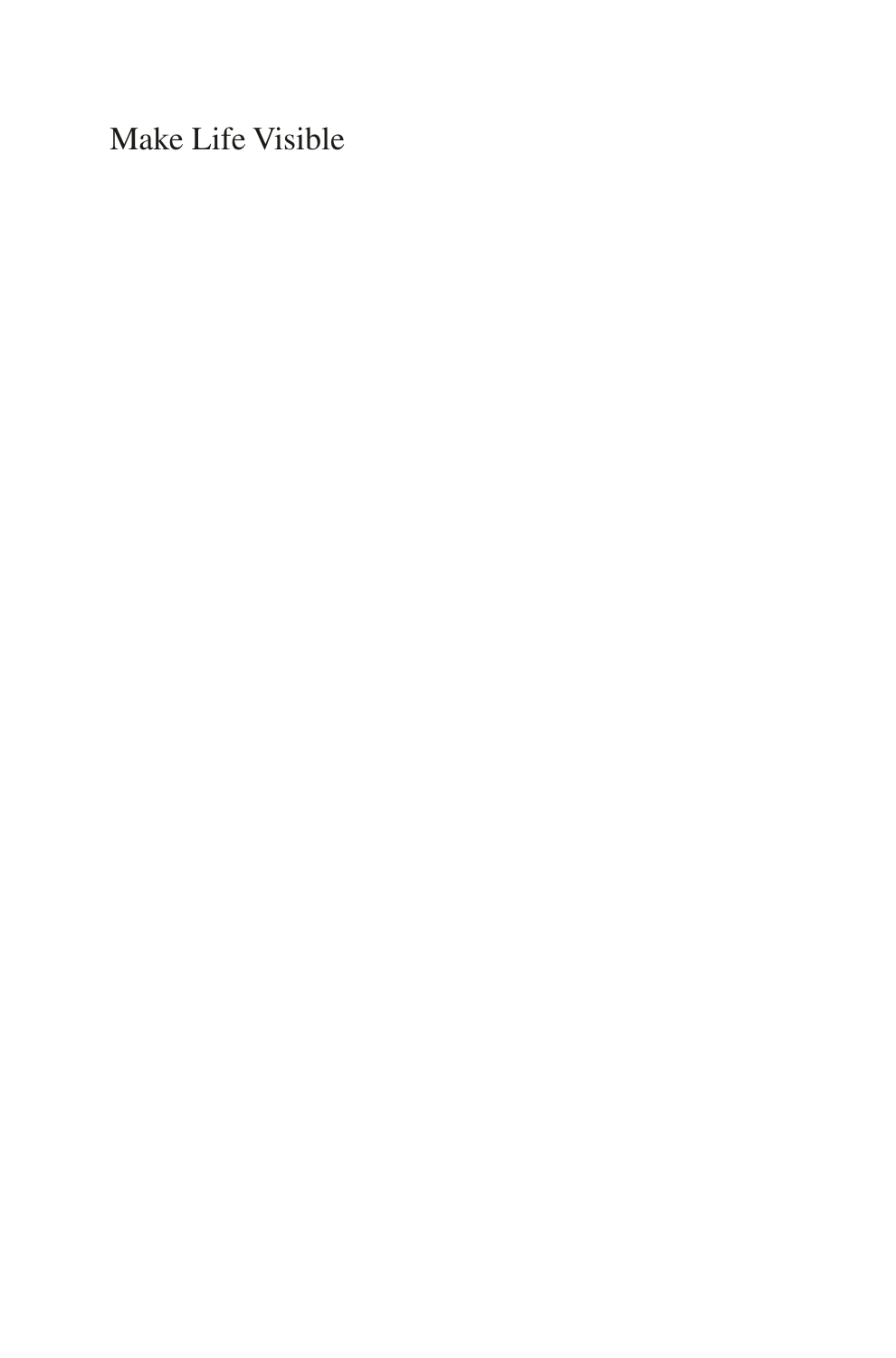Yoshiaki Toyama • Atsushi Miyawaki Masaya Nakamura • Masahiro Jinzaki Editors

# Make Life Visible

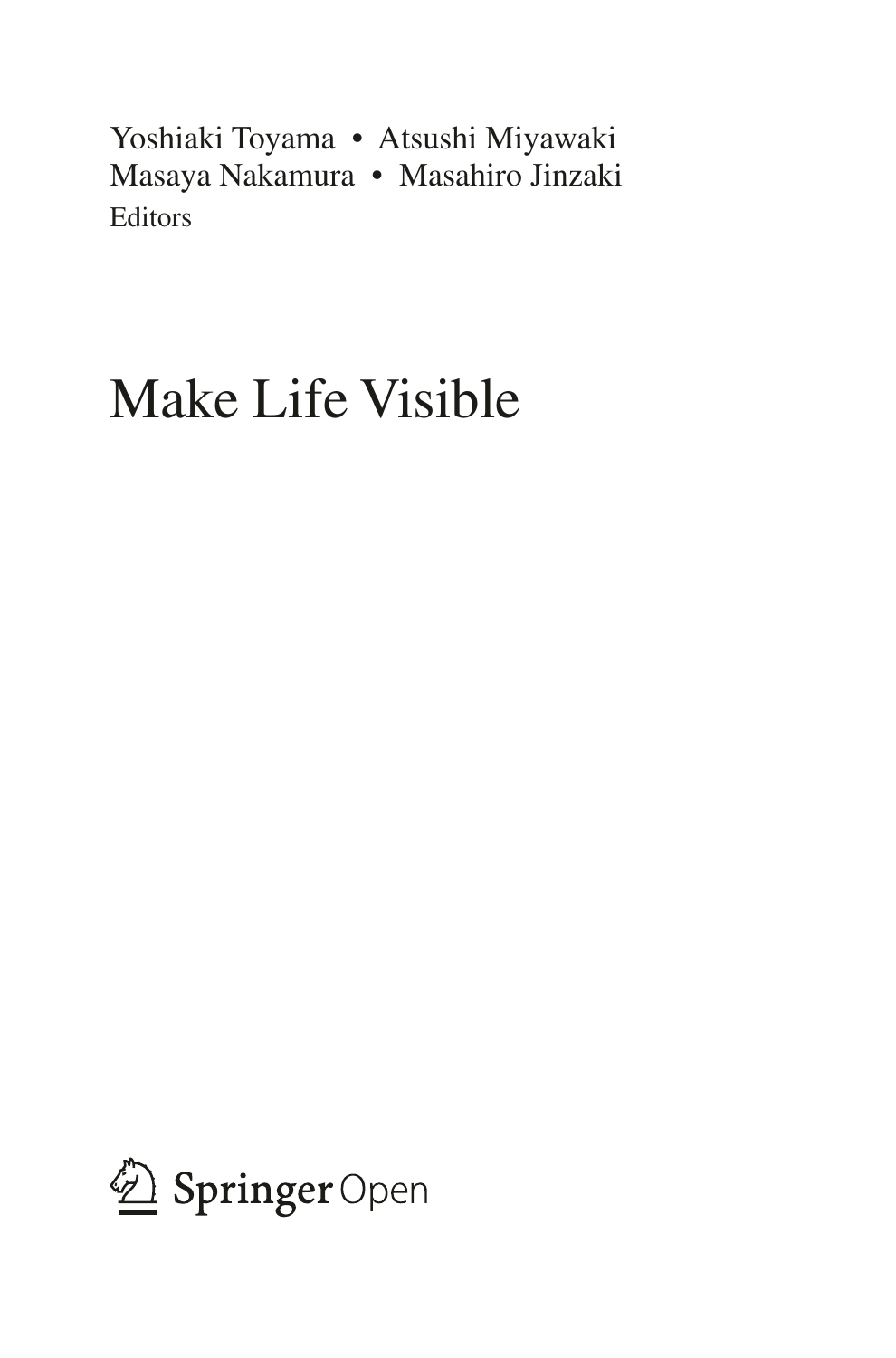*Editors* Yoshiaki Toyama Department of Orthopaedic Surgery Keio University, School of Medicine Shinjuku, Tokyo, Japan

Masaya Nakamura Department of Orthopaedic Surgery Keio University, School of Medicine Shinjuku, Tokyo, Japan

Atsushi Miyawaki RIKEN, Center for Brain Science Laboratory for Cell Function Dynamics Wako, Saitama, Japan

Masahiro Jinzaki Department of Diagnostic Radiology Keio University, School of Medicine Shinjuku, Tokyo, Japan



ISBN 978-981-13-7907-9 ISBN 978-981-13-7908-6 (eBook) <https://doi.org/10.1007/978-981-13-7908-6>

© The Editor(s) (if applicable) and The Author(s) 2020. This book is an open access publication.

**Open Access** This book is licensed under the terms of the Creative Commons Attribution 4.0 International License (http://creativecommons.org/licenses/by/4.0/), which permits use, sharing, adaptation, distribution and reproduction in any medium or format, as long as you give appropriate credit to the original author(s) and the source, provide a link to the Creative Commons licence and indicate if changes were made.

The images or other third party material in this book are included in the book's Creative Commons licence, unless indicated otherwise in a credit line to the material. If material is not included in the book's Creative Commons licence and your intended use is not permitted by statutory regulation or exceeds the permitted use, you will need to obtain permission directly from the copyright holder.

The use of general descriptive names, registered names, trademarks, service marks, etc. in this publication does not imply, even in the absence of a specific statement, that such names are exempt from the relevant protective laws and regulations and therefore free for general use.

The publisher, the authors, and the editors are safe to assume that the advice and information in this book are believed to be true and accurate at the date of publication. Neither the publisher nor the authors or the editors give a warranty, express or implied, with respect to the material contained herein or for any errors or omissions that may have been made. The publisher remains neutral with regard to jurisdictional claims in published maps and institutional affiliations.

This Springer imprint is published by the registered company Springer Nature Singapore Pte Ltd. The registered company address is: 152 Beach Road, #21-01/04 Gateway East, Singapore 189721, Singapore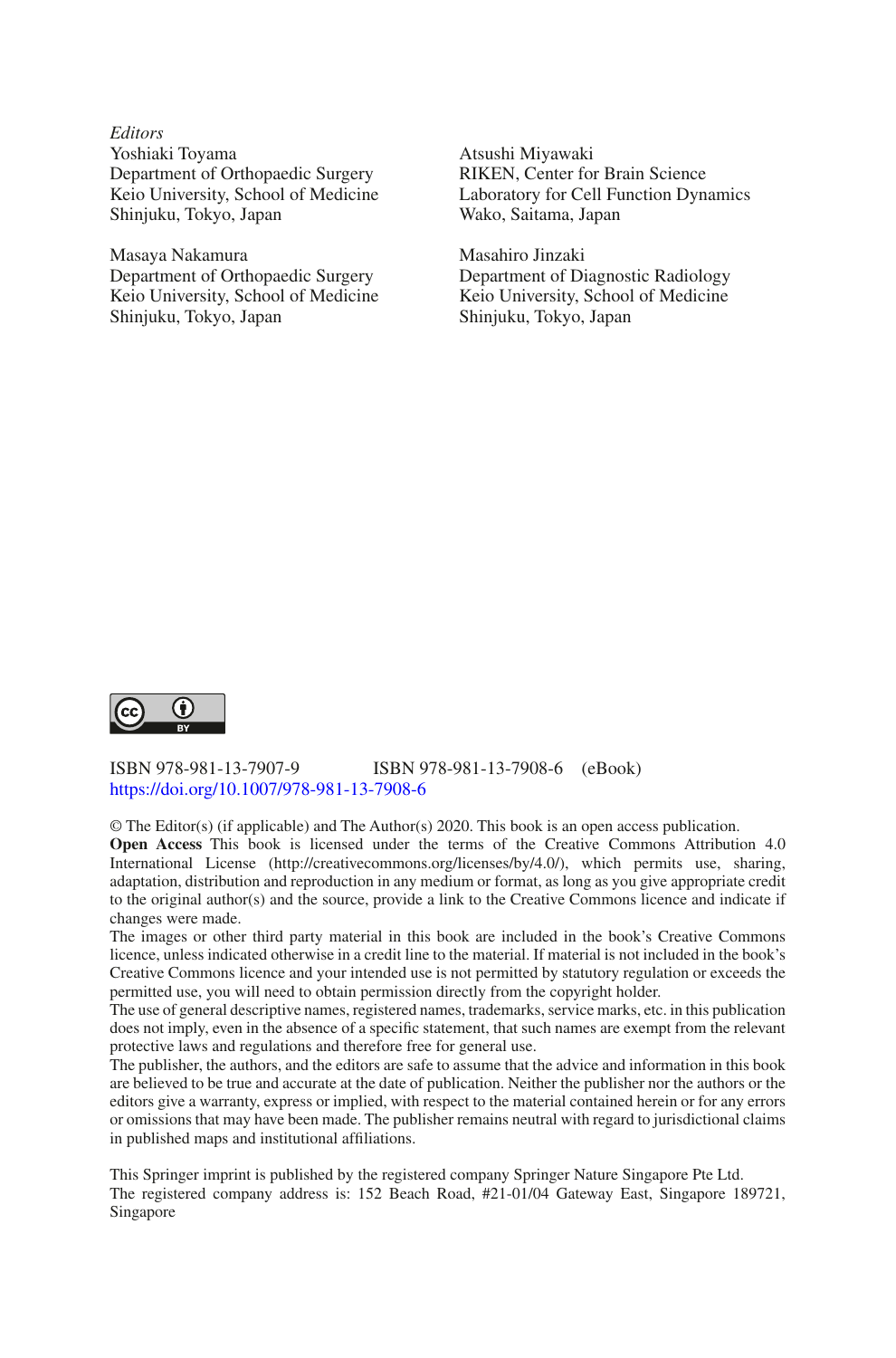## **Preface**

In recent years, marked advances in imaging technology have enabled the visualization of phenomena formerly believed to be completely impossible. These technologies have made major contributions to the elucidation of the pathology of diseases as well as to their diagnosis and therapy. Adding further promise for future development are imaging tools in the broad sense, such as optics and optogenetics – the revolutionary use of light to control cells and organisms.

From molecular imaging to clinical images, the Japanese are world leaders in basic and clinical research of visualization. We strive to foster innovative, creative, advanced research that gives full play to imaging technology in the broad sense while exploring cross-disciplinary areas in which individual research fields interact and pursuing the development of new techniques where they fuse together.

The 9th Specific Research Project, "Make Life Visible," was established by the Uehara Memorial Foundation as a 3-year research project to support such research. In this Special Project, three areas (Sessions 1–3) were targeted from basic research to clinical application. Nineteen Japanese researchers were selected, and research was begun in 2015.

Session 1. Visualizing and Controlling Molecules for Life

Session 2. Imaging Disease Mechanisms

Session 3. Imaging-Based Diagnosis and Therapy

The 12th Uehara International Symposium 2017, entitled "Make Life Visible," was convened in Tokyo from June 12 to 14, 2017. In this international symposium, we have built on the outcomes of the 9th Special Project, with presentations focusing on the cutting-edge findings of visualization technologies by the Japanese Special Project members as well as ten leading researchers invited from overseas.

The aim of this symposium was to be a forum for the presentation of the latest research outcomes, future prospects, and new strategies in visualization technology, from basic research to the clinical front lines (diagnosis and treatment).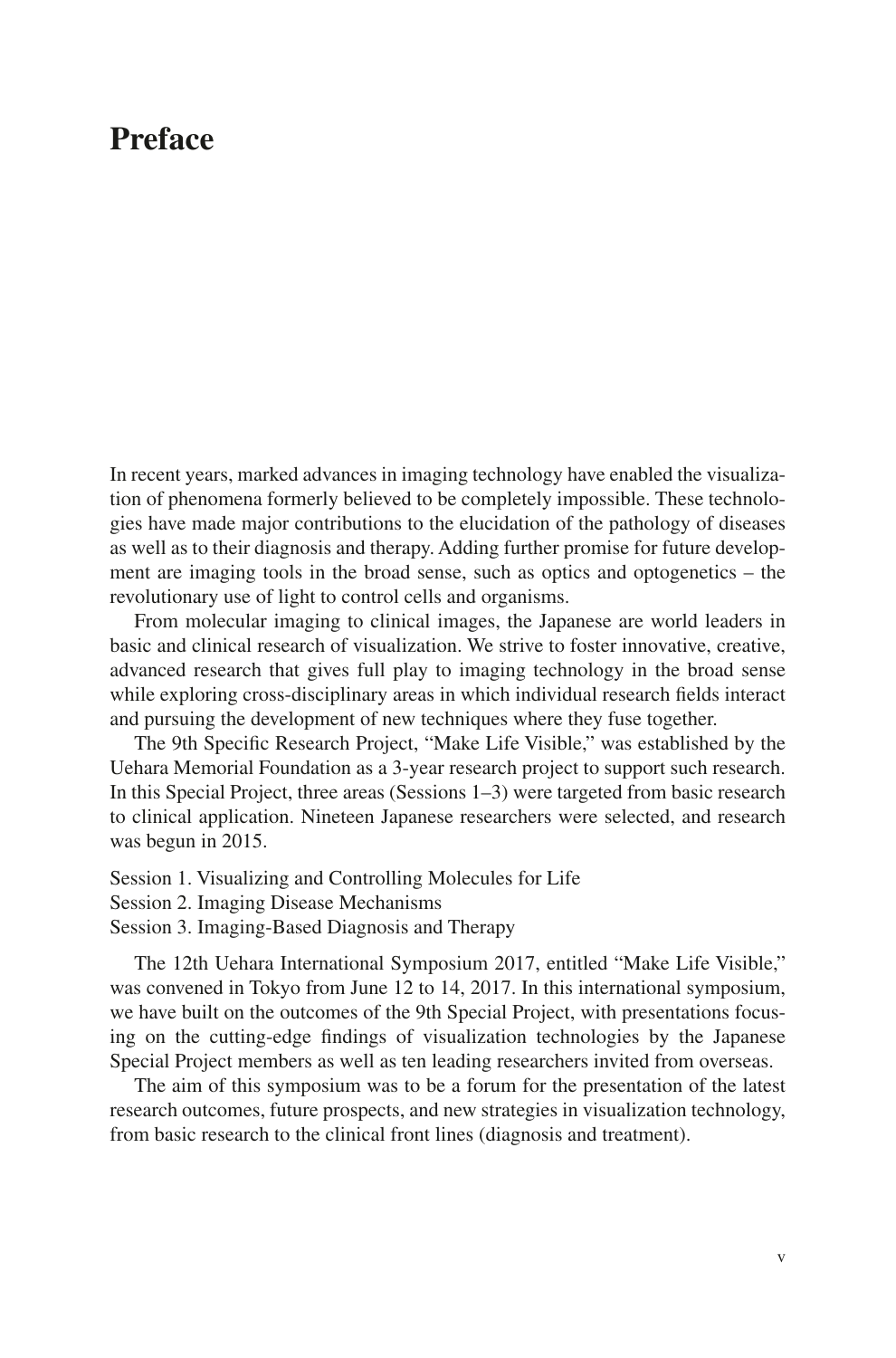Thanks to the speakers, most of the chapters contain a video file of this symposium, and we are very pleased to be able to publish the proceedings of this exiting symposium.

Tokyo, Japan Yoshiaki Toyama Saitama, Japan Atsushi Miyawaki <br>Tokyo, Japan Atsushi Masaya Nakamura Masaya Nakamura Tokyo, Japan Masahiro Jinzaki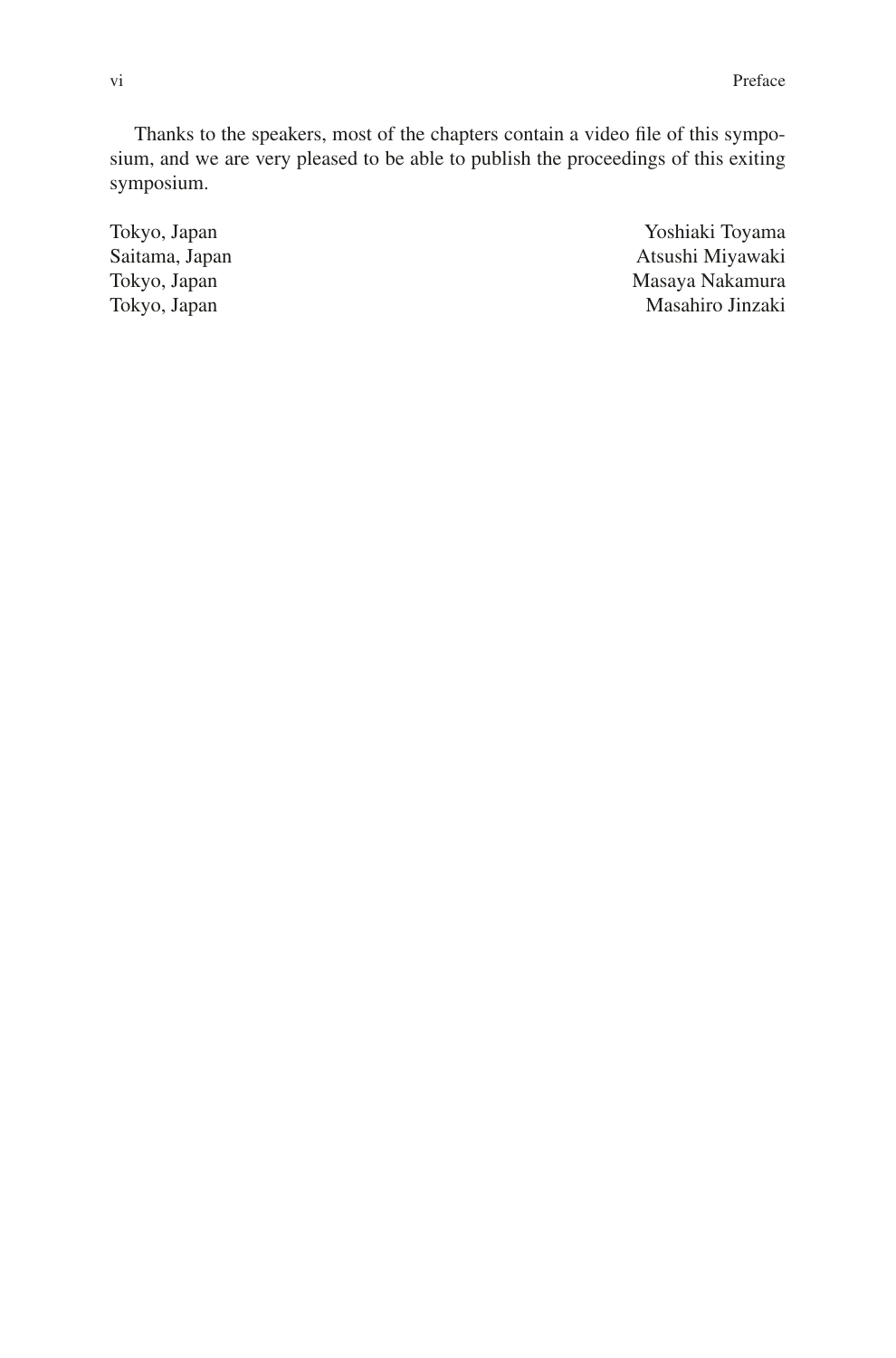## **Contents**

### **Part I Visualizing and Controlling Molecules for Life**

| $\mathbf{1}$         | <b>Photoacoustic Tomography: Deep Tissue Imaging</b><br>Lihong V. Wang                                                                                                   | 3  |
|----------------------|--------------------------------------------------------------------------------------------------------------------------------------------------------------------------|----|
| $\overline{2}$       | <b>Regulatory Mechanism of Neural Progenitor Cells Revealed</b><br>Itaru Imayoshi, Mayumi Yamada, and Yusuke Suzuki                                                      | 9  |
| 3                    | <b>Eavesdropping on Biological Processes with Multi-dimensional</b><br>Andrey Andreev, Scott E. Fraser, and Sara Madaan                                                  | 13 |
| $\blacktriangleleft$ | <b>Apical Cytoskeletons Help Define the Barrier Functions</b><br>Sachiko Tsukita, Tomoki Yano, and Elisa Herawati                                                        | 31 |
| 5                    | Karl Deisseroth                                                                                                                                                          | 39 |
| 6                    | <b>Optogenetic Reconstitution: Light-Induced Assembly</b><br>of Protein Complexes and Simultaneous Visualization<br>of Their Intracellular Functions<br>Tomomi Kiyomitsu | 55 |
| 7                    | <sup>19</sup> F MRI Probes with Tunable Chemical Switches<br>Kazuya Kikuchi and Tatsuya Nakamura                                                                         | 65 |
| 8                    | <b>Circuit-Dependent Striatal PKA and ERK Signaling</b><br>Kazuo Funabiki                                                                                                | 79 |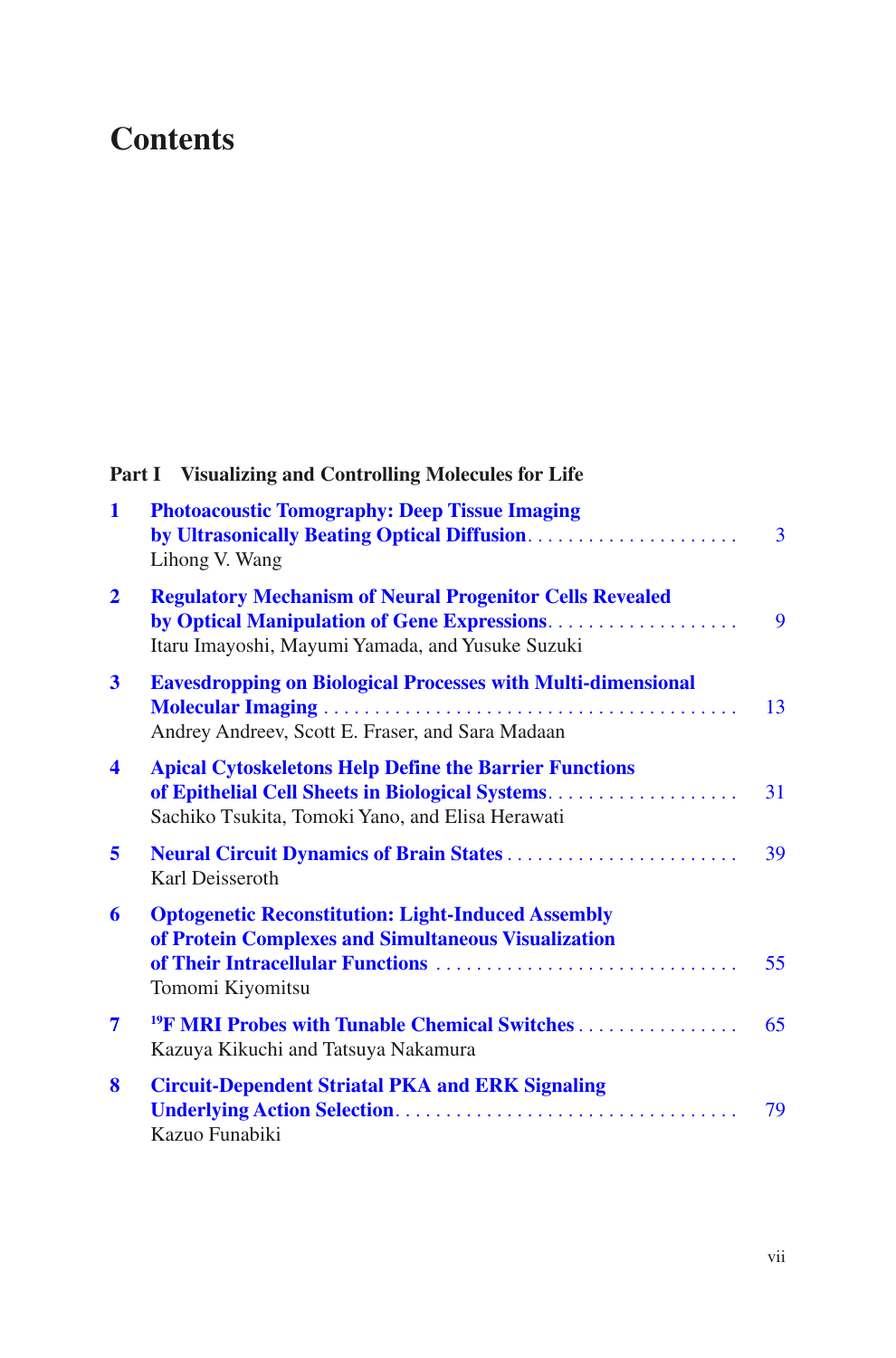| 9       | <b>Making Life Visible: Fluorescent Indicators to Probe</b><br>Parker E. Deal, Vincent Grenier, Rishikesh U. Kulkarni,<br>Pei Liu, Alison S. Walker, and Evan W. Miller                                          | 89  |
|---------|------------------------------------------------------------------------------------------------------------------------------------------------------------------------------------------------------------------|-----|
| 10      | <b>Molecular Dynamics Revealed by Single-Molecule</b><br>Tomohiro Shima and Sotaro Uemura                                                                                                                        | 105 |
| 11      | <b>Comprehensive Approaches Using Luminescence</b><br>Atsushi Miyawaki and Hiroko Sakurai                                                                                                                        | 115 |
| Part II | <b>Imaging Disease Mechanisms</b>                                                                                                                                                                                |     |
| 12      | <b>Making Chronic Pain Visible: Risks, Mechanisms,</b><br>A. Vania Apkarian                                                                                                                                      | 127 |
| 13      | <b>Visualization of the Pathological Changes After Spinal</b><br>Masaya Nakamura                                                                                                                                 | 133 |
| 14      | <b>Multimodal Label-Free Imaging to Assess Compositional</b><br>and Morphological Changes in Cells During<br>Nicholas Isaac Smith                                                                                | 141 |
| 15      | <b>Investigating In Vivo Myocardial and Coronary Molecular</b><br><b>Pathophysiology in Mice with X-Ray Radiation Imaging</b><br>James T. Pearson, Hirotsugu Tsuchimochi, Takashi Sonobe,<br>and Mikiyasu Shirai | 147 |
| 16      | Visualizing the Immune Response to Infections.<br>Ulrich H. von Andrian                                                                                                                                          | 163 |
| 17      | Takeshi Kanda, Takehiro Miyazaki, and Masashi Yanagisawa                                                                                                                                                         | 169 |
| 18      | <b>Abnormal Local Translation in Dendrites Impairs</b><br>Ryo Endo, Noriko Takashima, and Motomasa Tanaka                                                                                                        |     |
| 19      | <b>Imaging Synapse Formation and Remodeling</b><br>Shigeo Okabe                                                                                                                                                  | 187 |

viii